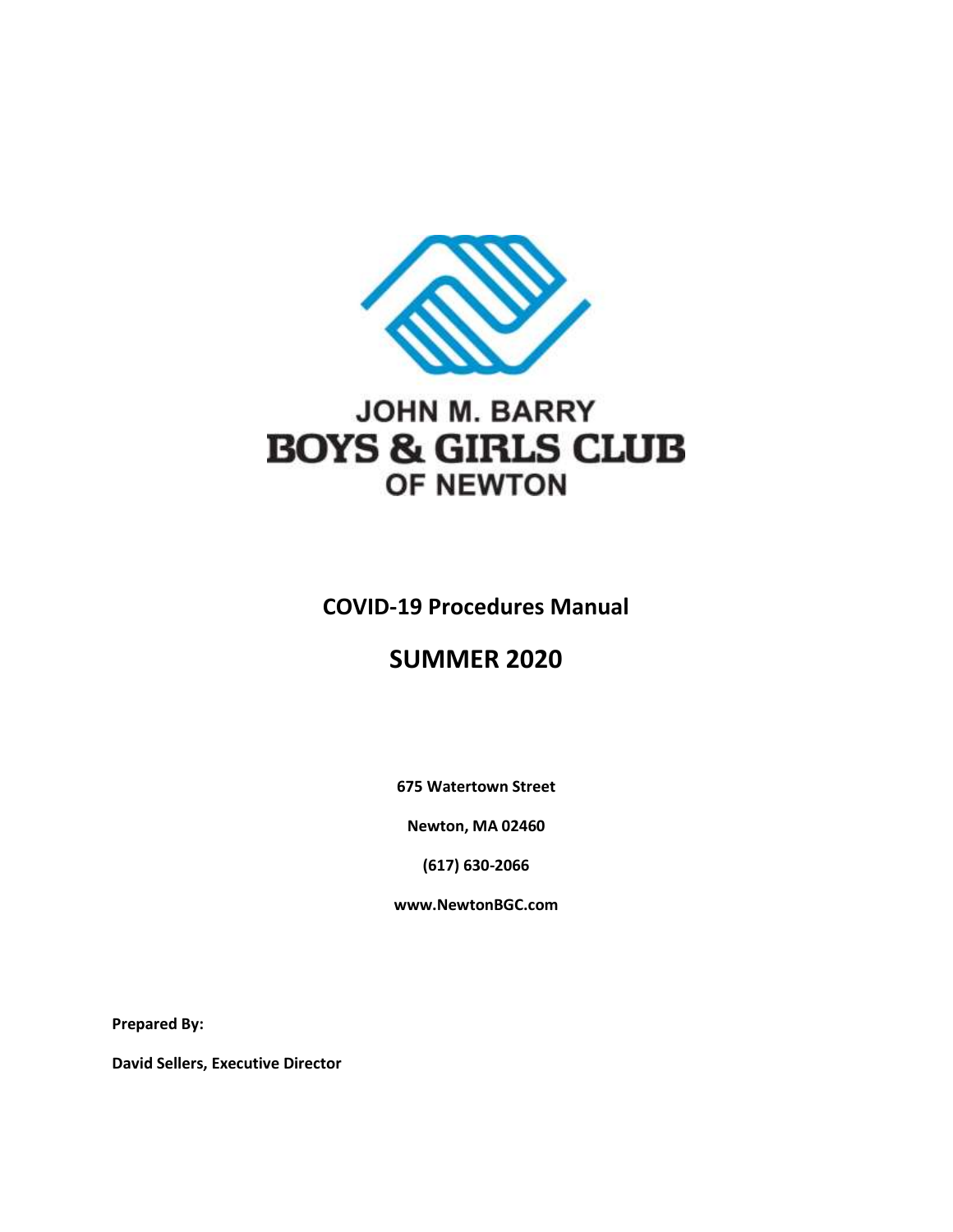John M. Barry Boys & Girls Club of Newton

675 Watertown Street - Newton, MA 02460-1355 Phone: (617) 630-2066 Fax: (617) 630-8999

# **COVID-19 Procedures Manual**

NOTE: The policies and advice provided herein are intended to layer atop of the information provided in the Program Policies and Procedures Manual so that we may provide additional safety for campers during Summer 2020. Whenever advice here conflicts with traditional summer camp policies, the information found in this supplemental guide will take precedent.

**Table of Contents** 

Page #

| <b>SECTION 1 - GENERAL PRECAUTIONS</b>                |  |
|-------------------------------------------------------|--|
|                                                       |  |
|                                                       |  |
|                                                       |  |
|                                                       |  |
|                                                       |  |
|                                                       |  |
| <b>SECTION 2 - MAINTAINING A SANITARY ENVIRONMENT</b> |  |
|                                                       |  |
|                                                       |  |
|                                                       |  |
|                                                       |  |
|                                                       |  |
|                                                       |  |
|                                                       |  |
|                                                       |  |
|                                                       |  |
|                                                       |  |
|                                                       |  |
|                                                       |  |
|                                                       |  |
| <b>SECTION 3 - SUMMER CAMP SPECIFIC POLICIES</b>      |  |
|                                                       |  |
|                                                       |  |
|                                                       |  |
|                                                       |  |
|                                                       |  |
|                                                       |  |
|                                                       |  |
| <b>APPENDIX</b>                                       |  |
|                                                       |  |
|                                                       |  |
| $\overline{2}$                                        |  |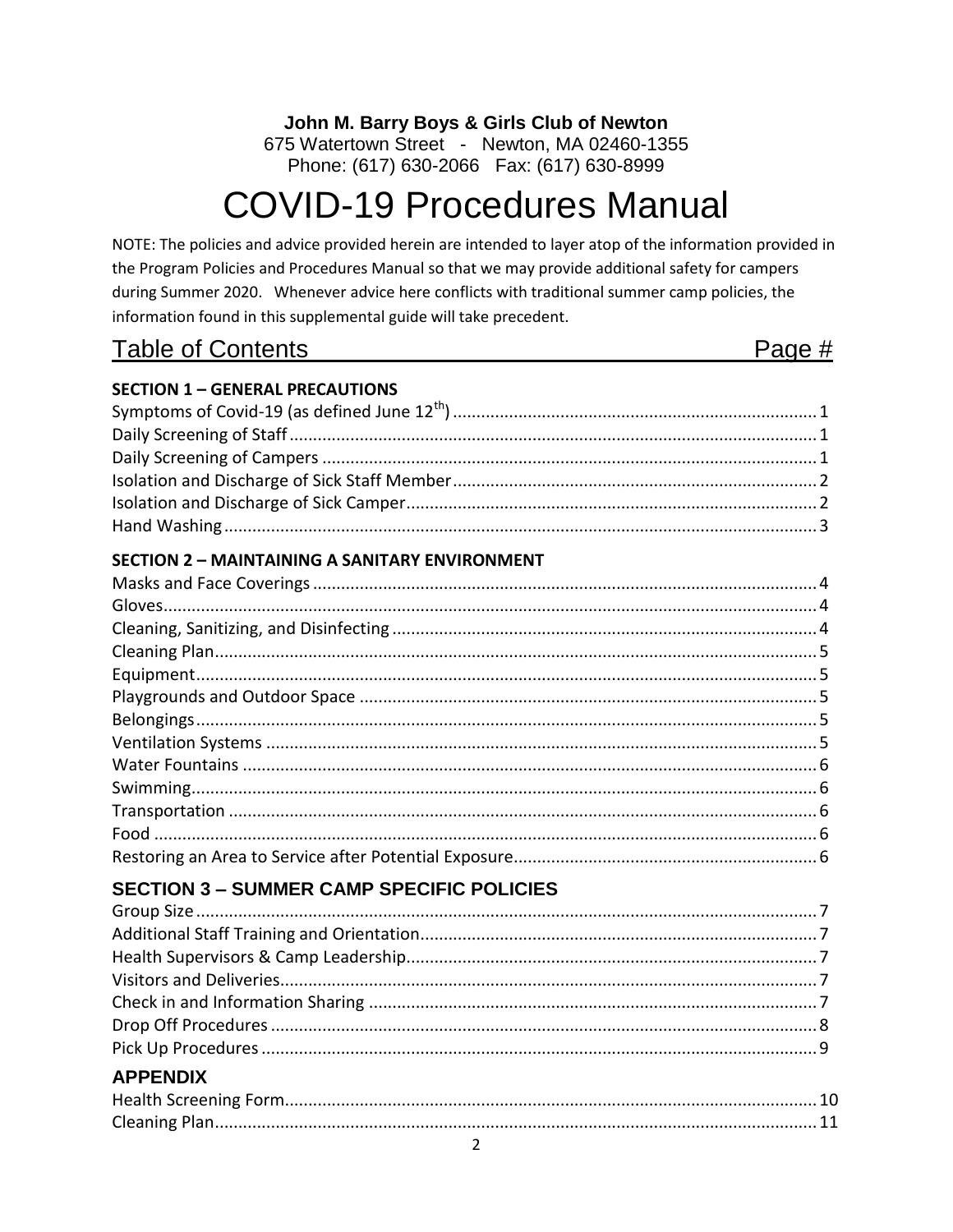# **SECTION 1 – GENERAL PRECAUTIONS**

# **Symptoms of Covid-19 (As Defined On June 12th)**

Fever (greater than 100), cough, shortness of breath, gastrointestinal symptoms (diarrhea), new loss of taste/smell, muscle aches, or any other symptoms that feel like a cold.

# **Daily Screening of Staff**

- All staff have been told to stay away from the facility if they have symptoms of Covid-19
- All staff will enter through a single entry point at the main lobby
- All staff are required to complete a health screening on mobile device prior to coming to the program or upon arrival but before entry to the facility (see appendix). The results of the scan will be reviewed by the Camp Director or Assistant Camp Director before the staff will be invited inside of the lobby vestibule. Upon arrival, while still within the lobby area, a no touch temperature check will be conducted by a Health Supervisor using a handheld scanner. The results of the check will be logged. If the staff has a fever of 100.0 or above, they will be prohibited from attending the program
- A Health Supervisor will conduct a visual inspection of the staff.
- Staff are asked to limit their contact with one another unless they are assigned to the same group. Whenever possible, video technology will be used for meetings and group conversations and all contact between staff members must conform to social distance protocol.

# **Daily Screening of Campers**

- All campers and their families have been told to stay away from the facility if they have symptoms of Covid-19
- Drop off times will be staggered and prescheduled.
- Upon arrival to the Boys & Girls Club, parents will stay with their children in their vehicle until a health supervisor arrives to interact with them.
- All campers will enter through a single entry point at the main lobby of the Club.
- 15-30 minutes prior of their arrival at camp a parent/guardian of all campers must complete a health screening on mobile device. The results of the screening will be reviewed by the Camp Director or Assistant Camp Director before the camper will be invited to exit the vehicle in which they are riding. Upon exiting the vehicle a no touch temperature check will be conducted by a Health Supervisor while wearing PPE and using a handheld scanner. The results will be logged. If the camper has a fever of 100.0 or above, if they fail to complete the screening, or if they have symptoms of any kind,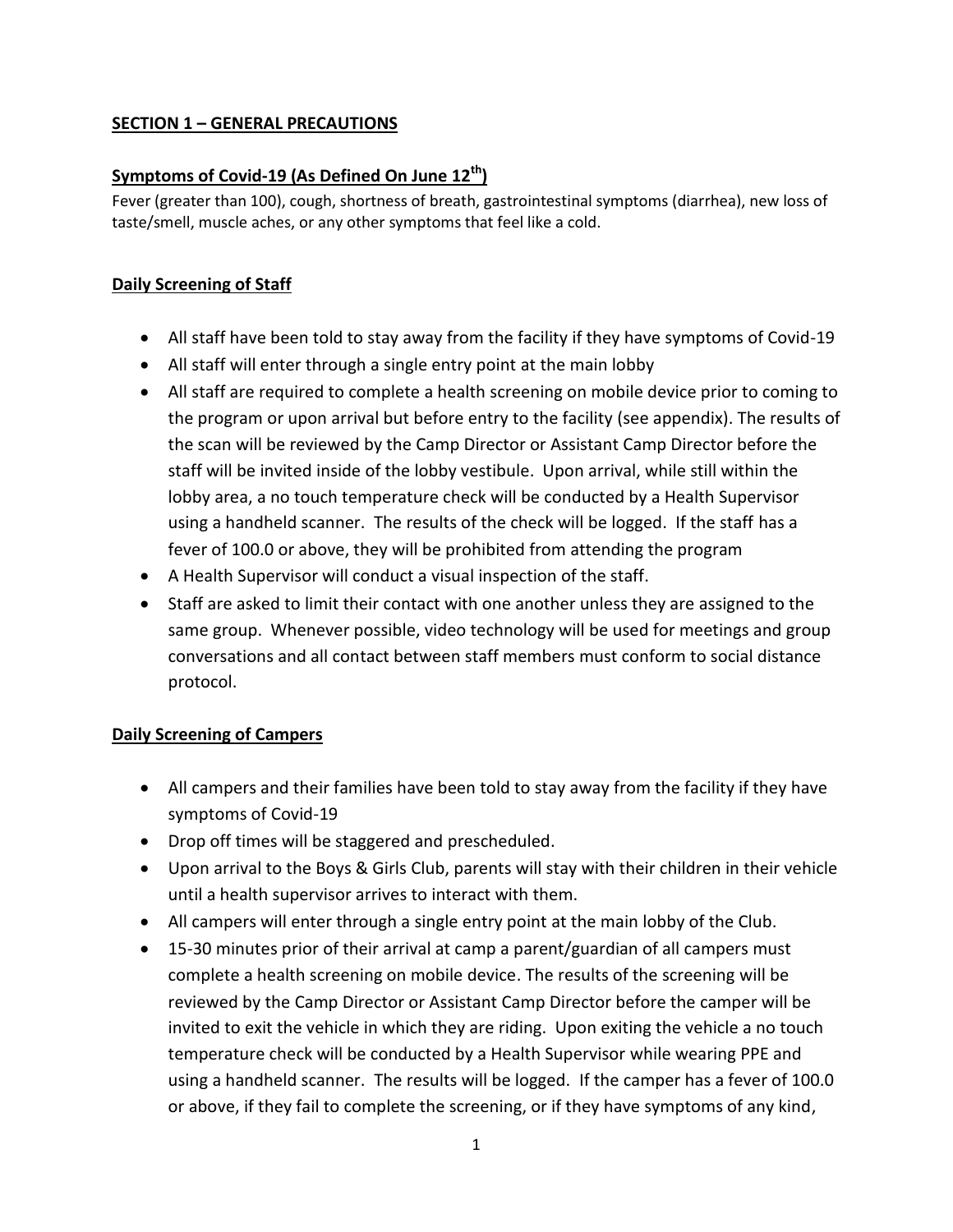they will be prohibited from entering the facility, they will be asked to return to their vehicle and to vacate the premises.

- After they exit the vehicle, a Health Supervisor will observe their condition and sign off if no symptoms are observed. The symptoms they will be watching for include: flushed cheeks, difficulty breathing, fatigue or extreme fuzziness
- Once cleared, the camper will be escorted to a waiting staff member for their group, who will organize their group in a socially distant manner and escort them to their assigned program area.
- Campers will be monitored throughout the day for symptoms

# **Isolation and Discharge of Sick Camper or Staff**

# **If a staff member shows symptoms for Covid 19, then**

- Cease childcare duties immediately and isolate them from other children and staff.
- If medical assistance is required, it will be called for.
- Gather close-by personal belongings, depart the facility, and begin a minimum 14 day mandatory quarantine. If symptoms develop, the quarantine is extended until at least 10 days after symptom onset and until the person is at least 72 hours fever free. Staff members will need to show proof of negative test before they will be allowed to return to work. The Healthcare Consultant will be contacted along with the Newton Health Department.

# **If a camper shows symptoms for Covid 19, then**

- Immediately isolate the camper and their backpack from other children and staff and proceed to the first aid room. If additional isolation space is needed, the individual offices present near the gamesroom areas are to be used for that activity.
- Notify the Camp Director or Assistant Camp Director (who are also health supervisors)
- Contact the child's parents and ask them to take the child home as soon as possible.
- Camp Director will notify the Newton Board of Health
- The staff member who was caring for the child at onset of symptoms, in full PPE will stay close by to the child while they are under observation. They will communicate with them in an ongoing manner, while maintaining social distance. For their safety, they will minimize time in the same room with the child. After making the child comfortable, they will maintain themselves in a publicly viewable area (doorway of first aid room or observation window of an office). Whenever possible, a back-up staff person will be called to the area to observe from afar and to support as needed.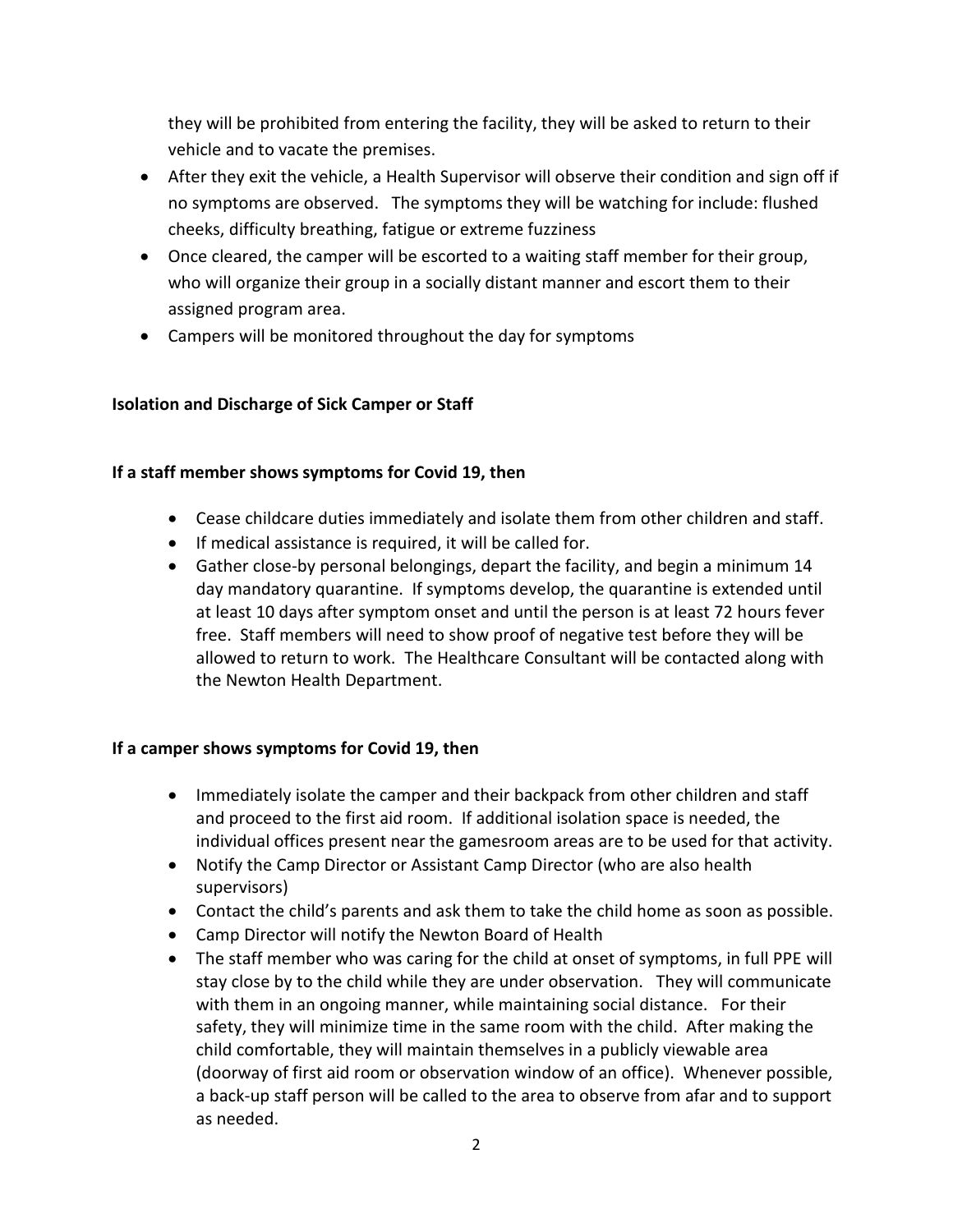- Upon arrival of parents, they will be told to wait outside. When they are ready to receive the child, the lobby doors are to be propped open by a back up staff member and the child will be escorted from the first aid room to the exterior of the facility through the open doors. All other groups will remain in their designated areas while this takes place.
- The Camp Director will notify the Newton Board of Health. The Staff member will depart the facility and begin their 14 day quarantine.
- Back up staff will be called in to assist the group if necessary. All parents of members of the child's group will be notified and asked to pick up their children. The group will remain isolated in their program areas and socially distant until pick up procedures can be followed. The entire group and staff members will quarantine for 14 days. If symptoms develop, the quarantine is extended until at least 10 days after onset and until the person is at least 72 hours fever free. The Healthcare Consultant will be contacted along with the Newton Health Department.

#### **Hand Washing**

Campers and staff will be educated on the importance of handwashing in infection control. Handwashing instructions will be placed near every handwashing sink where they can easily be seen by children and staff. The Club will maintain adequate supplies to support these activities. Hand sanitizer will be used when sinks are not available.

How to Properly Wash Hands: Campers and staff will wash their hands with liquid soap and warm running water, using friction, for 20 seconds in accordance with Department of Public Health guidelines. Hands must be dried with individual or disposable towels. The use of common towels is prohibited. Staff members are to assist campers as needed.

Campers and staff must wash their hands with soap and water or hand sanitizer with at least 60% alcohol when:

- 1. upon entry into an exit from program space including after transitions to outdoor activities and to exercise activities in the gymnasium;
- 2. before and after eating or handling food;
- 4. after sneezing, coughing, or nose blowing, or first aid activities
- 5. after bathroom use
- 6. after touching surfaces that may be contaminated
- 7. before and after using shared equipment (laptops are the only anticipated shared equipment and will be sanitized in between each use)
- 8. after contact with a facemask or cloth face covering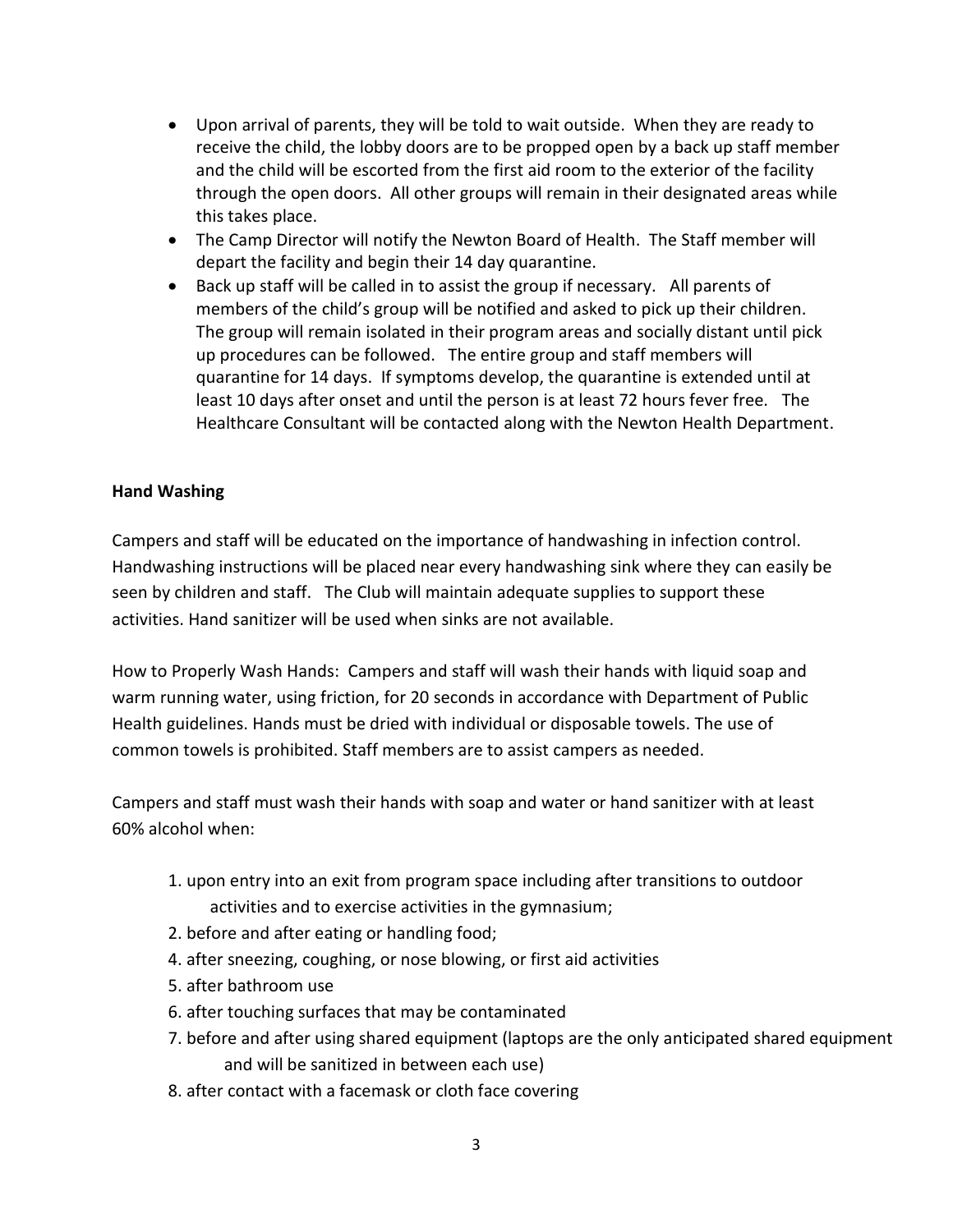#### **In addition, staff must wash their hands:**

- 1. before and after administration of medication;
- 2. after performing cleaning tasks, handling trash or using cleaning products
- 3. before and after changes of gloves

#### **SECTION 2 – MAINTAINING A SANITARY ENVIRONMENT**

MASKS AND FACE COVERINGS - The John M. Barry Boys & Girls Club of Newton requires that all campers and staff will wear face coverings during the program day during any period of close contact as defined by contact inside of a 6 feet radius recommended for social distancing. This includes periods of transition between locations within the facility and at the start and the end of every camp day. It is strongly recommended that they wear them at all times. However, once in their assigned classroom and within their socially distant work spaces, masks may be removed if this can be done using proper technique.

Campers will be instructed about mask hygiene and the proper way to put on and remove the masks. The CDC recommends that this be done by grasping bottom ties or elastics of the mask, then the ones at the top, and then removing the mask without touching the front. Wash hands after.

Families must provide their children with two masks or face coverings to have with them at all times. Masks may be disposable or cloth. The family must have a plan for routine cleaning of cloth masks and face coverings and masks must be marked with the child's name whether disposable or cloth. It must be easy to tell which side of the mask is to be worn facing outwards. The Boys & Girls club will provide a free mask to every camper on their first day of camp. Families are responsible for washing and maintaining these masks after they are provided. The Club will not wash and re-use masks.

GLOVES - Gloves will be worn during screening activities. Non-latex gloves will be worn when assisting with the applying of sunscreen and while conducting all cleaning activities. To prevent cross contamination, gloves will be changed after any activity that requires contact. Previously removed gloves will not be reused and gloves will be discarded in a lined trash receptacle.

CLEANING, SANITIZING, and DISINFECTING - The Club will intensify routine cleaning. The Club will ensure that equipment, materials, items or surfaces (including floors, walls and table tops) are washed with soap and water and disinfected as needed to maintain a sanitary environment. All floors used by children must be swept and/or vacuumed daily. All eating surfaces must be washed and disinfected before and after each use. Staff will clean, sanitize, and disinfect their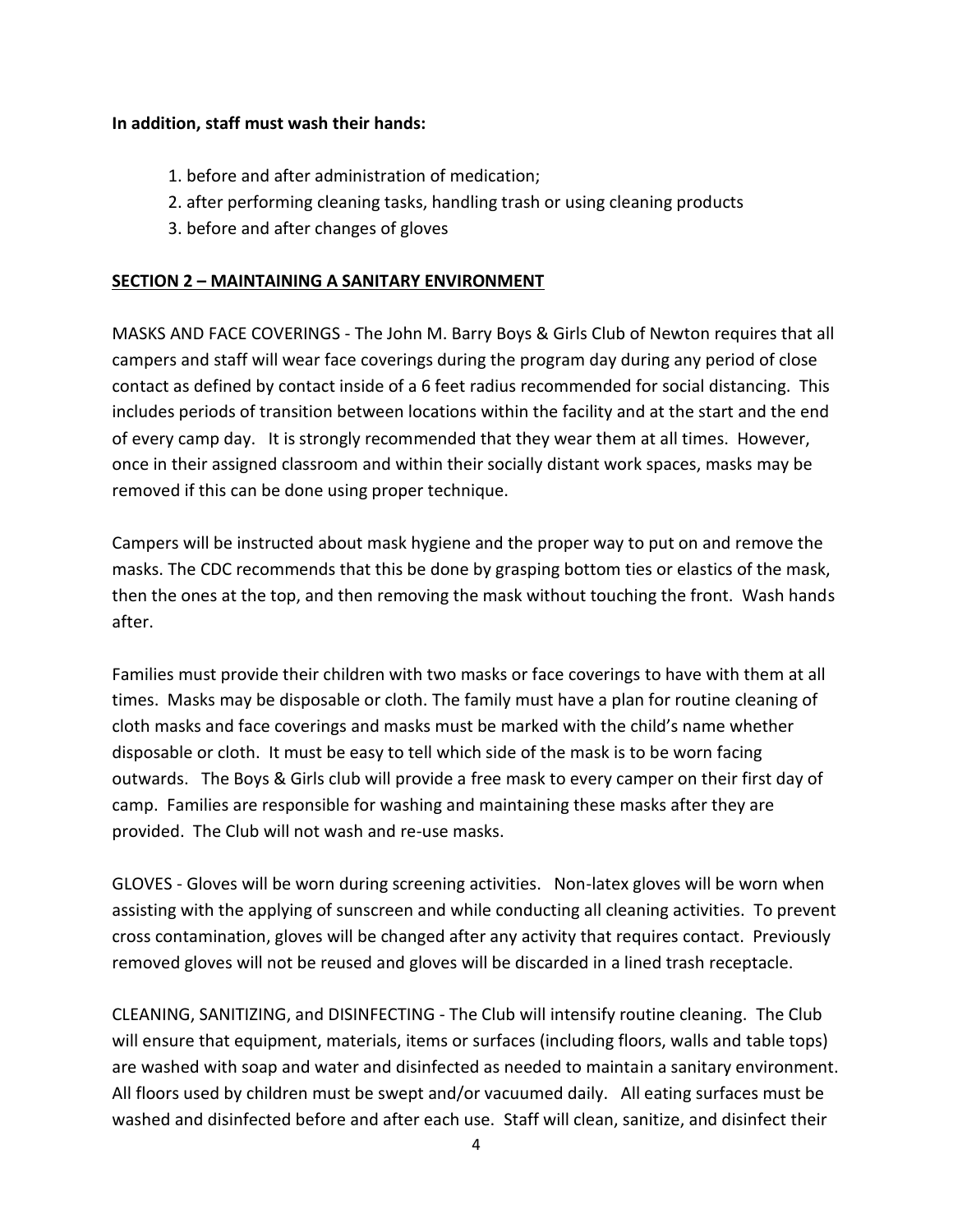areas at the start of the camp day and frequently (according to a schedule) in between paying attention to frequently touched objects and surfaces. Staff will clean bathrooms used by their campers twice per day. Twice per week, our professional janitor will sanitize the four classrooms in use for summer camp, the common areas that the children pass through, and bathrooms and will deploy a Covid19 resistant fogging system during those sessions.

CLEANING PLAN – The Club's cleaning plan specifies which items will be cleaned, sanitized, and disinfected and by what frequency (See Appendix). The plan provides a daily schedule of cleaning before, during, and after programming, and ensures that all areas, materials, furniture, and equipment used for childcare are properly cleaned, sanitized, and disinfected. Suppliers for the materials needed are identified in the plan and adequate inventory is maintained to sustain the effort.

EQUIPMENT - Equipment and materials will be unique to the program areas and whenever possible it will be unique to the individual campers. At the end of a camp session individual items provided by the Club will be sanitized and prepared for the next camper that will use them. Electronics and Sporting Equipment will be cleaned and disinfected after each use. Communal materials located within a program space are to be removed if possible or otherwise covered and/or marked to clearly denote that they are out of service.

PLAYGROUNDS & OUTDOOR SPACE - The Club does not own a playground and during summer camp we do not expect to be using the nearby playground owned by the City of Newton. Individual groups may use portions of Albemarle field for outdoor activity but we do not intend to use any of the equipment, fixtures, or furniture that is present at the field. We will not eat our meals outdoors unless it is on property owned and cleaned by the Boys & Girls Club of Newton.

BELONGINGS - Children may not bring personal items to camp beyond a backpack to hold their lunch, cell phone, sunscreen, masks, and additional clothing. Belongings will be stored at the child's designated workspace within their program area. The belongings of one child will not be stored where they can touch the belongings of another.

VENTILATION SYSTEMS - New filters were installed in the Boys & Girls Club's ventilation system post Covid-19 shut down. The air handling units are set to allow fresh air into the building at all times. The fan motors for the cooling equipment servicing all areas used for summer camp will be set to their on position and will run continuously for the duration of the camp day. All spaces used for Summer Camp 2020 are fully air conditioned.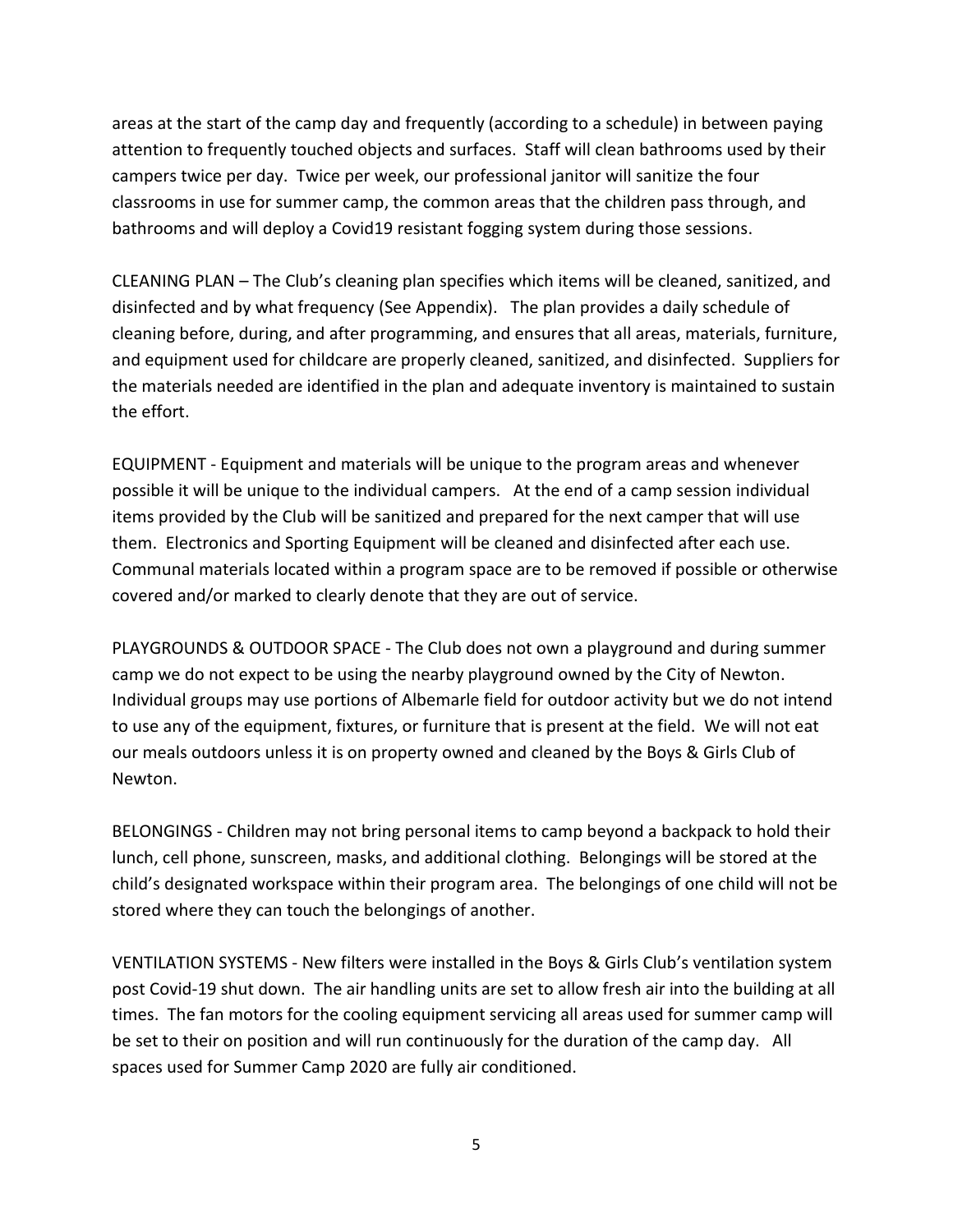WATER FOUNTAINS – The water fountains at the Boys & Girls Club will be turned off and marked as out of order for the summer. Children may bring a personal water supply from home which may be carried with them to outdoor activities. Children may not share or touch another camper's water container. If not in use, they are to be stored separately from each other. Bottles must be clearly marked with the child's name.

SWIMMING – The Boys & Girls Club Summer Camp will not be using a pool during the summer of 2020 so there will be no swimming activities unless restrictions are revised by public health offcials are listed.

TRANSPORTATION - The Boys & Girls Club Summer Camp will not be transporting campers in vehicles during Summer 2020 unless restrictions are revised by public health officials.

FOOD - The Boys & Girls Club Summer Camp will not be serving meals or providing snacks during Summer 2020 except in case of emergency. Snacks and meals are to be brought from home. Children will eat only in their designated work spaces and those spaces will be cleaned, sanitized, and disinfected twice daily, including once after lunch.

BATHROOMS – Each subgroup of the Boys & Girls Club Summer Camp will be assigned a single bathroom which they will use exclusively during the camp day. Regardless of the size of the bathroom or the number of sinks or toilets, only one participant at a time will be allowed inside. While Covid 19 restrictions are in place, gender exclusive bathrooms will be reassigned to be used by both genders on an individual basis. All bathrooms will be fully stocked for handwashing and will be cleaned and sanitized multiple times per day

RESTORING AN AREA TO SERVICE AFTER POTENTIAL EXPOSURE- The Club will keep usable space set up and on reserve throughout the summer so that if an area is closed due to potential Covid-19 exposure, if the exposure was not through a member of a group or a staff member assigned to an area, the group could operate within an alternative space. If there is a potential exposure, the area will be close to all. Outside doors and windows will be opened and ventilation fans will be placed within the space. After 24 hours have passed, the cleaning and disinfecting process will begin. The cleaning staff will disinfect all areas such as offices, bathrooms, common areas and shared electronic equipment that may have been used by an ill person, while focusing on frequently touched surfaces.

#### **SECTION 3 – RULES SPECIFIC TO SUMMER CAMP**

GROUP SIZE - All groups will be limited to 12 people unless restrictions are revised by public health officials. Social distancing will be maintained between and within those groups. There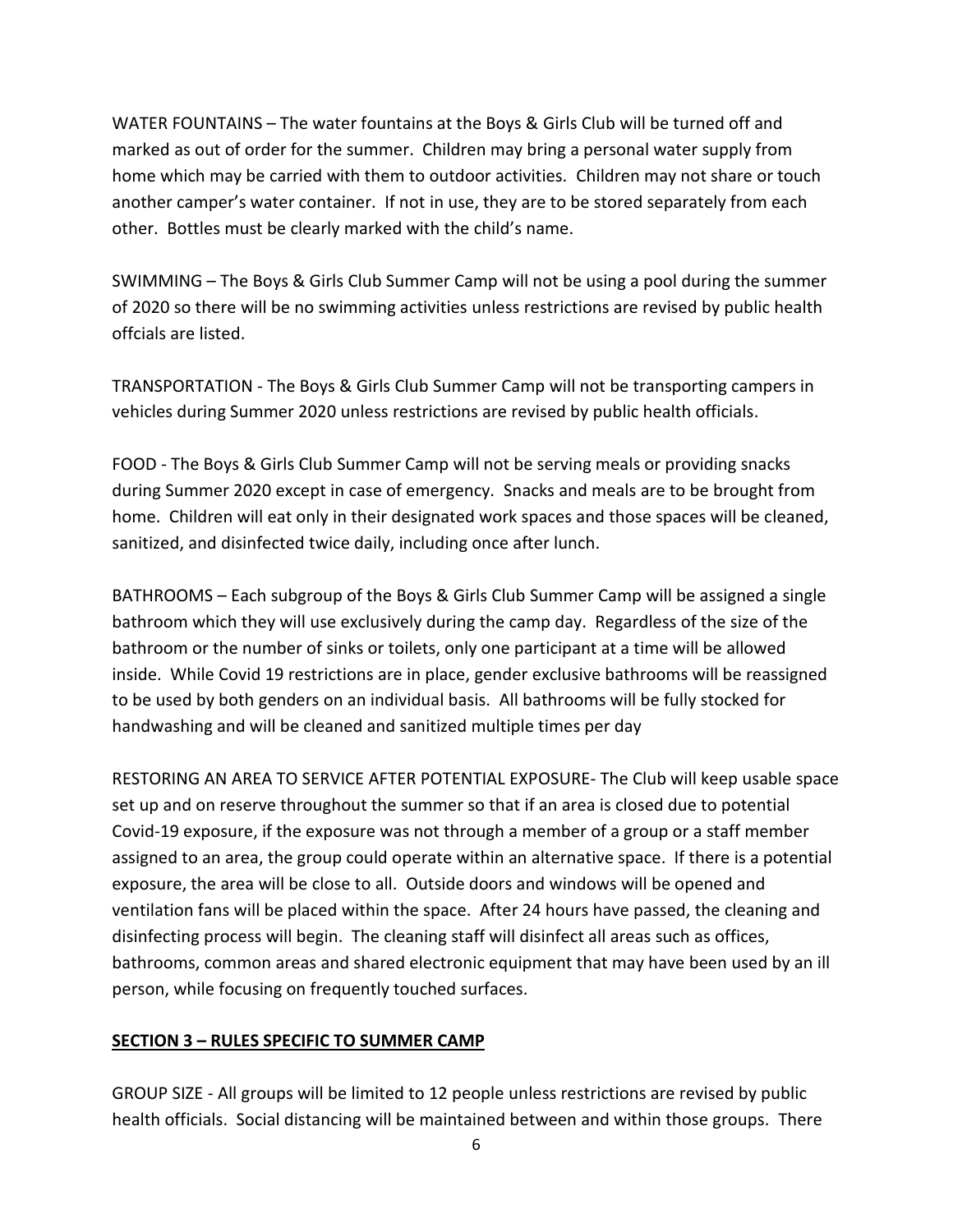will be no mixing of groups and no changing between groups. Entry into a group is only allowed on the first day of each session or the first day that the child attends. Whenever possible, campers attending multiple sessions will be maintained in consistent groups with a consistent staff presence.

ADDITIONAL STAFF TRAINING AND ORIENTATION – In addition to the usual policies and procedures, the Boys & Girls Club staff will staff will be trained on the following topics:

- 1. Covid-19 Transmission and Symptom Identification
- 2. Check In Procedures & Social Distancing Protocols
- 3. Isolation of Campers and Staff who exhibit symptoms
- 4. Cleaning protocols, methods, schedule and frequency

HEALTH SUPERVISOR & LEADERSHIP – Camp Director David Sellers will be the senior camp staff person responsible for responding to COVID-19 concerns. The Health Supervisors for Summer Camp 2020 will be David Sellers and Rob Fujiwara. The Healthcare Consultant will be Donna Gallagher, NP

VISITORS AND DELIVERIES – Vendors and visitors will not be permitted to enter the facility beyond the lobby area. Vendors will leave shipments outside of the facility and only Boys & Girls Club employees and campers will be allowed to enter.

CHECK IN AND INFORMATION SHARING – The Boys & Girls Clubs guidelines will be shared via email when requested and are available for download at [www.newtonbgc.com.](http://www.newtonbgc.com/) Instructions on how to receive these guidelines appear at the top of the online registration form. Using a universal link provided, parents will submit health check-in information to the Club remotely at the start of each day. The Club will maintain email addresses and home, work, and mobile numbers for the parents of all campers so that they may be reached at any time. Communication with all parents is possible through constant contact email distribution. Our parent information packet will provide CDC provided information about Covid-19 symptoms, transmission, and prevention and will encourage them to speak about the information with their children. Written copies of this information along with the Covid-19 Policies described above will be provided to parents upon drop off on the first day. The information will also be summarized in a one page document that will be provided as the cover. When necessary, these materials will be translated to the language of the customer's choice.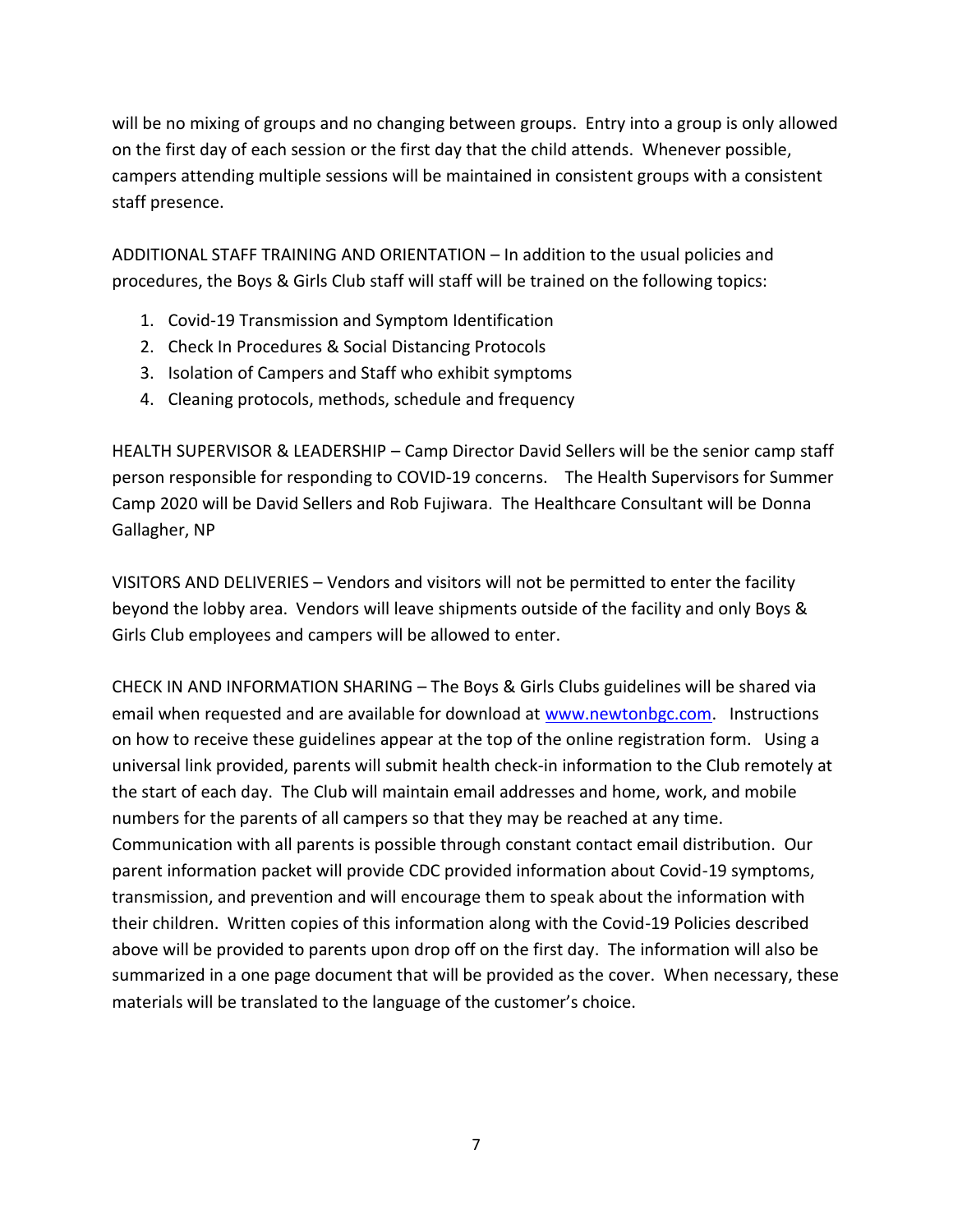#### **DROP OFF PROCEDURES**

- 1. Families are asked to complete their health screening 30 minutes before arrival at the Boys & Girls Club
- 2. Families are asked to have the same person drop off their children daily and to wear a mask during the procedure.
- 3. Parents will be assigned in advance a 10 minute window during which they are expected to drop off their children. The first block of drop-offs will take place at 8:50 am and we will have additional blocks leading up to 9:30 AM. Approximately 10 drop offs will take place during each block. The end of the day will be adjusted and blocks will be assigned so that each camper has a 7 hour day.
- 4. Parents will remain in their vehicles with their children upon arrival at the Club.
- 5. Entryway doors will be propped open to minimize high touch surface contact during drop off.
- 6. A Health Supervisor will approach the vehicle, request the camper's name, and verify that the health screening form has been completed by this family for this camper.
- 7. If health screening was not submitted, child and parent will be asked to answer the questions and answers will be documented.
- 8. If screening questions do not indicate Covid-19 symptoms, the child will exit the vehicle.
- 9. Health Supervisor will perform no touch temperature check and log result.
- 10. Health Supervisor will observe child for symptoms of Covid-19. If none are noted, the parent will be invited to depart.
- 11. At least 1 staff member assigned to the camper's group will be present at the inner doors to the Club with children specific lined up in a socially distant manner. The staff member will check in the child on their attendance list. When group size reaches five campers, the group will move to their assigned program area.
- 12. On their way to their program area, children and staff will pause to wash hands at their designated bathroom.
- 13. Children will proceed to their program area, find their designated spot, and begin their camp day.
- 14. Masks will be worn by all staff members, campers, and parents at all times during this process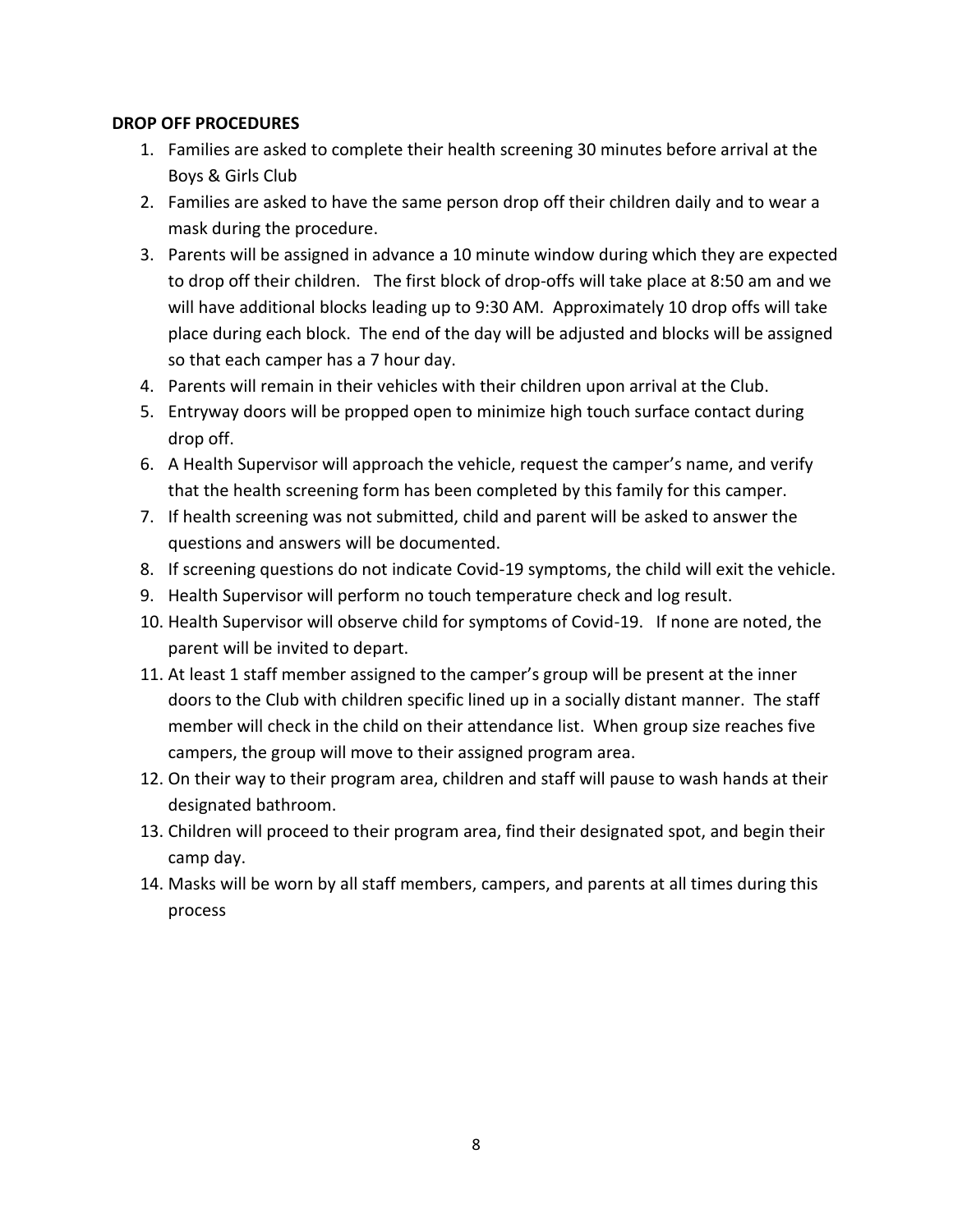#### **PICK UP PROCEDURES**

- 1. Families are asked to have the same person pick up their children daily and for that person to wear a mask during pick up.
- 2. Parents will be assigned a 10 minute window during which they are expected to pick up their children. Your block in the afternoon will correspond to the drop off block that was assigned in the morning.
- 3. Parents will remain in their vehicles upon arrival at the Club and will pull along curbed area in front of the main doors or along the gym wall.
- 4. Parents will be provided with a card (during drop off on day 1), color coded to their child's group, with their child's name prominently displayed on it. They are asked to place this card on their dashboard where it is plainly visible to the Club's staff.
- 5. Entryway doors will be propped open to minimize high touch surface contact during drop off.
- 6. A Health Supervisor or a Back Up Staff Member (one not assigned to a specific group) will be present at the parking lot to observe the tag and the child's name. The front desk will radio the program area where the child is assigned and one of the two staff members assigned to the group will bring that child to the pick-up area where they will be delivered to their parent's waiting car.
- 7. Whenever possible, children are expected to enter their vehicles from the curb side of the parking lot. Staff members and children will not cross the parking lot or in front of any other waiting vehicles to deliver a child to a vehicle. All activity is to take place on the sidewalk.
- 8. Masks will be worn at all times by all staff members, campers, and parents during this process.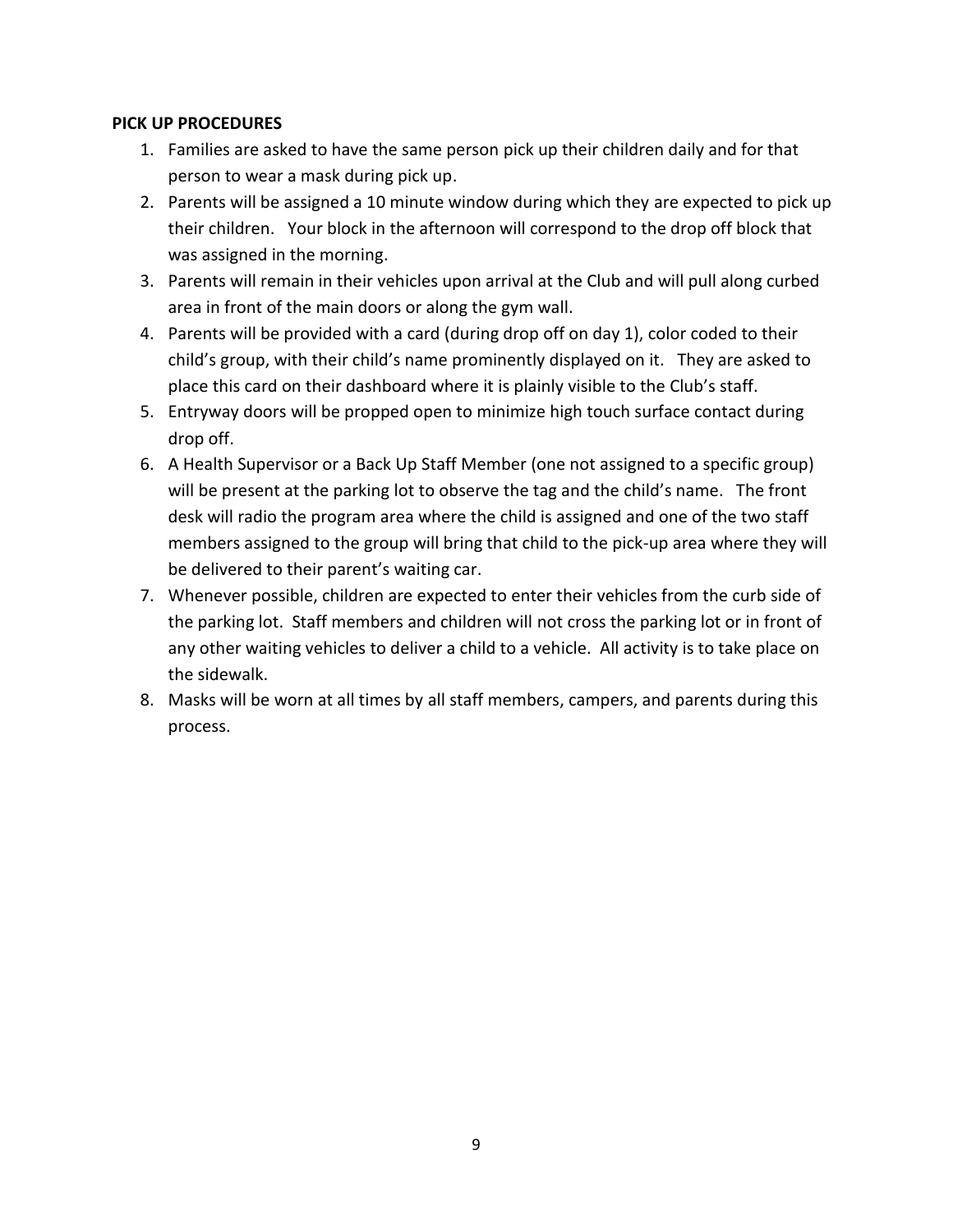John M. Barry Boys & Girls Club of Newton

Health Screening Form

| Camper or Employee Name | Date | 'ime |
|-------------------------|------|------|
|-------------------------|------|------|

Person Completing Form (if for child)\_\_\_\_\_\_\_\_\_\_\_\_\_\_\_\_\_\_

Today, or in the past 24 hours, have you or any household members had any of the following symptoms?

| Fever (temperature of 100.0 or above) felt feverish or had chills Yes | No   |
|-----------------------------------------------------------------------|------|
|                                                                       | No   |
|                                                                       | No   |
|                                                                       | $No$ |
| Gastrointestinal symptoms (diarrhea, nausea, vomiting) Yes            | $No$ |
|                                                                       | No   |
|                                                                       | No   |
|                                                                       | No   |
|                                                                       | $No$ |
|                                                                       |      |

In the past 14 days, have you had close contact with a person known to be infected with the novel coronvirus (COVID-19)? novel coronvirus (COVID-19)?  $Yes \Box$ 

Signature\_\_\_\_\_\_\_\_\_\_\_\_\_\_\_\_\_\_\_\_\_\_\_\_\_\_\_\_\_\_\_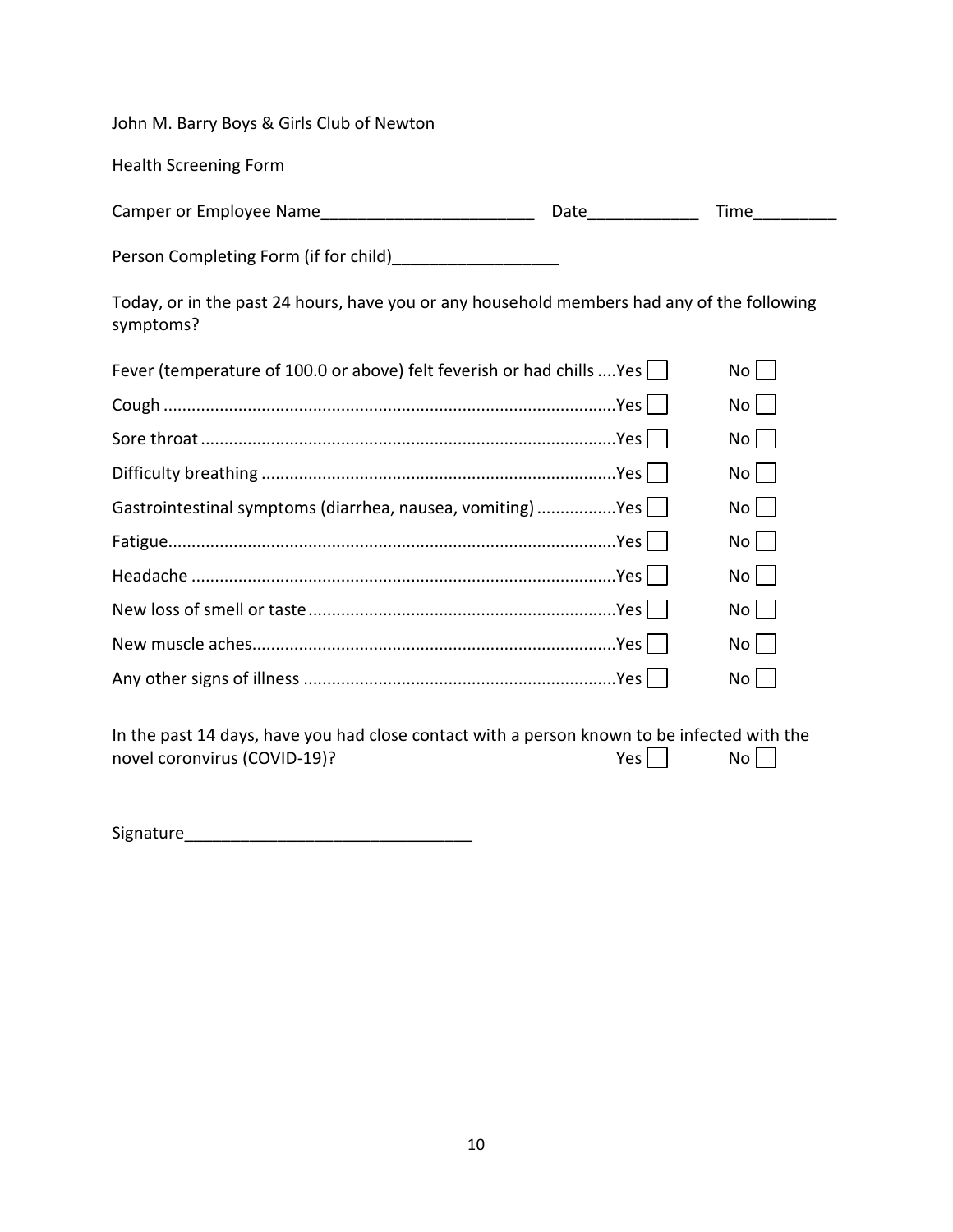| John M. Barry Boys & Girls Club of Newton<br><b>CDC RECCOMMENDED CLEANING GUIDELINES</b>                                                                                                                            |                            |                     |                                  |                          |                                                                                                                                                                   |  |  |
|---------------------------------------------------------------------------------------------------------------------------------------------------------------------------------------------------------------------|----------------------------|---------------------|----------------------------------|--------------------------|-------------------------------------------------------------------------------------------------------------------------------------------------------------------|--|--|
| Items not listed here are to be removed from circulation, marked as off limits, or otherwise not used                                                                                                               |                            |                     |                                  |                          |                                                                                                                                                                   |  |  |
| A check sheet will be provided for each individual area and staff members will initial completed tasks                                                                                                              |                            |                     |                                  |                          |                                                                                                                                                                   |  |  |
| The areas we intend to use for summer camp include: Education Center, Art Room, Teen Center, Curiosity Club Room<br>The Gamesroom, Teen Media Lab, and Canteen will be prepared and held in reserve in case needed. |                            |                     |                                  |                          |                                                                                                                                                                   |  |  |
|                                                                                                                                                                                                                     | <b>Before</b>              | After               |                                  |                          |                                                                                                                                                                   |  |  |
| <b>Areas</b>                                                                                                                                                                                                        | Each<br><b>Use</b>         | <b>Each Use</b>     | Daily (At the<br>End of the Day) | <b>Responsible Staff</b> | <b>Comments</b>                                                                                                                                                   |  |  |
| • Tables                                                                                                                                                                                                            | Clean,<br>Sanitize         | Clean,<br>Sanitize  | Wipe down end of<br>day-Sanitize |                          | Use a sanitizer safe for food<br>contact                                                                                                                          |  |  |
| • Countertops                                                                                                                                                                                                       |                            | Clean               | Clean, Sanitize                  |                          |                                                                                                                                                                   |  |  |
| • Chairs                                                                                                                                                                                                            |                            |                     | Clean & Sanitize                 |                          |                                                                                                                                                                   |  |  |
| •Shared toys and<br>materials that<br>can be cleaned                                                                                                                                                                |                            | Clean               | Clean, Sanitize                  |                          | Materials will be for individual<br>use within a single group. They<br>will be cleaned and sanitized<br>daily and again before being<br>passed to the next group. |  |  |
| • Door & cabinet<br>handles, light<br>switches                                                                                                                                                                      |                            |                     | Clean, Disinfect                 |                          | Disinfect at the beginning and<br>end of day & at least one other<br>time ie midday                                                                               |  |  |
| • High touch<br>surfaces made of<br>plastic or metal                                                                                                                                                                | Clean,<br><b>Disinfect</b> | Clean,<br>Disinfect |                                  |                          |                                                                                                                                                                   |  |  |
| • Floors                                                                                                                                                                                                            |                            |                     | Clean                            |                          | Sweep or vacuum, damp mop tiled<br>floors                                                                                                                         |  |  |
| • Computer<br>keyboards other<br>touchscreens                                                                                                                                                                       |                            | Clean,<br>Sanitize  |                                  |                          | Use sanitizing wipes, do not use<br>spray. Consider wipeable covers                                                                                               |  |  |
| • Phone<br>receivers                                                                                                                                                                                                | $*$ clean                  | $*$ clean           | Clean                            |                          | clean shared phones after each use                                                                                                                                |  |  |
| •Shared sports<br>equipment                                                                                                                                                                                         |                            | Clean,<br>Disinfect |                                  |                          | Materials will be for individual<br>use within a single group. They<br>will be cleaned and sanitized<br>daily and again before being<br>passed to the next group. |  |  |
| • High touch<br>surfaces made of<br>plastic or metal                                                                                                                                                                | Clean,<br>Disinfect        | Clean,<br>Disinfect |                                  |                          |                                                                                                                                                                   |  |  |